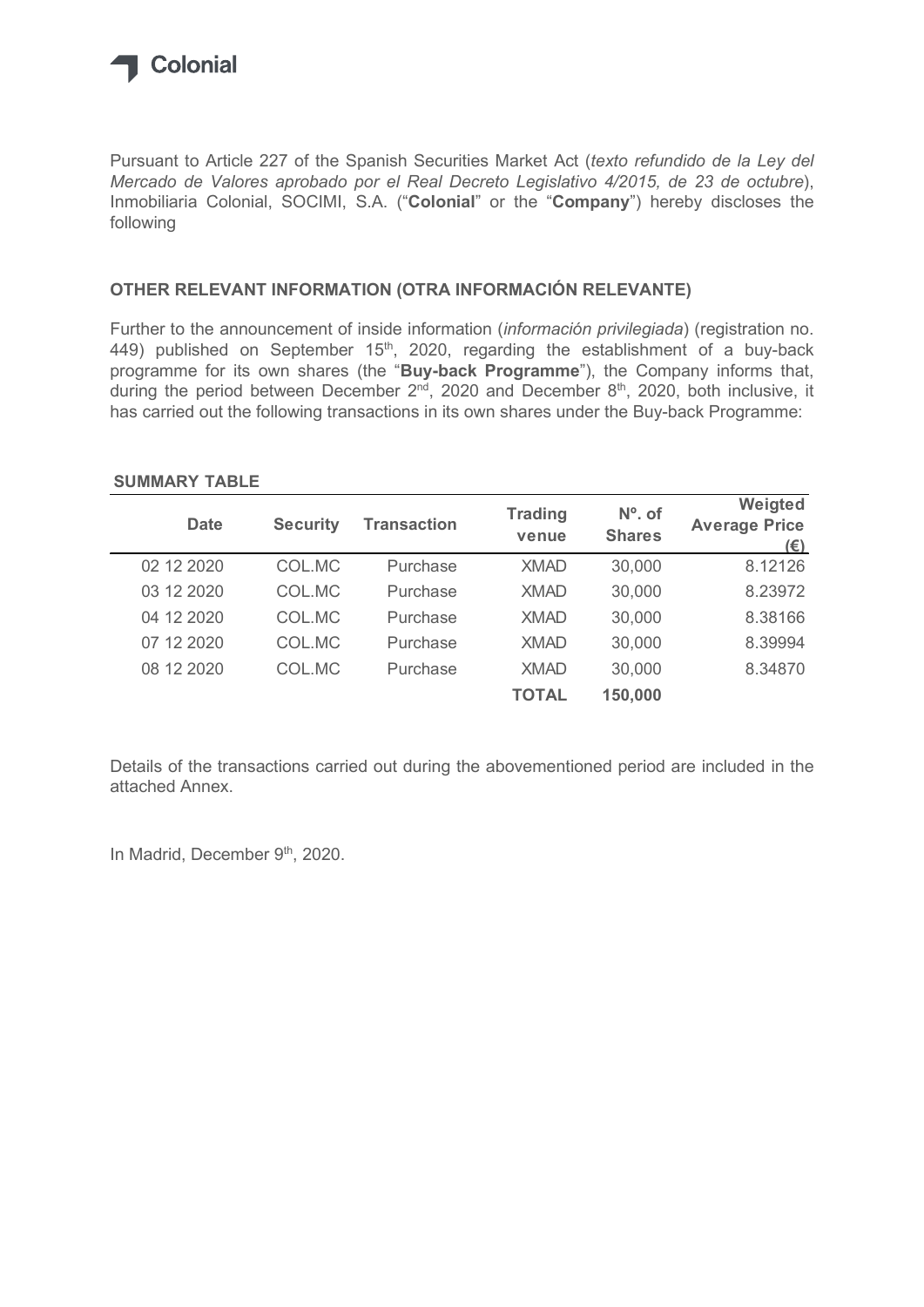## ANNEX

| Date<br>02 12 2020<br>02 12 2020<br>02 12 2020 | <b>Security</b>  |                      |                            |                                   |                    |                                              |
|------------------------------------------------|------------------|----------------------|----------------------------|-----------------------------------|--------------------|----------------------------------------------|
|                                                |                  | <b>Transaction</b>   | <b>Trading</b><br>venue    | $N^{\circ}$ . of<br><b>Shares</b> | Price $(\epsilon)$ | Intermediary                                 |
|                                                | COL.MC           | Purchase             | XMAD                       | 1,092                             | 8.09               | Banco Sabadell, S.A.                         |
|                                                | COL.MC           | Purchase             | XMAD                       | 1,008                             | 8.155              | Banco Sabadell, S.A.                         |
|                                                | COL.MC           | Purchase             | <b>XMAD</b>                | 1,039                             | 8.13               | Banco Sabadell, S.A.                         |
| 02 12 2020                                     | COL.MC           | Purchase             | <b>XMAD</b>                | 250                               | 8.095              | Banco Sabadell, S.A.                         |
| 02 12 2020                                     | COL.MC           | Purchase             | <b>XMAD</b>                | 377                               | 8.095              | Banco Sabadell, S.A.                         |
| 02 12 2020                                     | COL.MC           | Purchase             | <b>XMAD</b>                | 425                               | 8.095              | Banco Sabadell, S.A.                         |
| 02 12 2020                                     | COL.MC           | Purchase             | XMAD                       | 1,054                             | 8.095              | Banco Sabadell, S.A.                         |
| 02 12 2020                                     | COL.MC           | Purchase             | <b>XMAD</b>                | 1,086                             | 8.105              | Banco Sabadell, S.A.                         |
| 02 12 2020                                     | COL.MC           | Purchase             | <b>XMAD</b><br><b>XMAD</b> | 1,053<br>75                       | 8.115              | Banco Sabadell, S.A.                         |
| 02 12 2020<br>02 12 2020                       | COL.MC<br>COL.MC | Purchase<br>Purchase | XMAD                       | 977                               | 8.12<br>8.12       | Banco Sabadell, S.A.<br>Banco Sabadell, S.A. |
| 02 12 2020                                     | COL.MC           | Purchase             | XMAD                       | 1,058                             | 8.135              | Banco Sabadell, S.A.                         |
| 02 12 2020                                     | COL.MC           | Purchase             | <b>XMAD</b>                | 872                               | 8.105              | Banco Sabadell, S.A.                         |
| 02 12 2020                                     | COL.MC           | Purchase             | XMAD                       | 500                               | 8.105              | Banco Sabadell, S.A.                         |
| 02 12 2020                                     | COL.MC           | Purchase             | <b>XMAD</b>                | 500                               | 8.105              | Banco Sabadell, S.A.                         |
| 02 12 2020                                     | COL.MC           | Purchase             | <b>XMAD</b>                | 493                               | 8.105              | Banco Sabadell, S.A.                         |
| 02 12 2020                                     | COL.MC           | Purchase             | <b>XMAD</b>                | 135                               | 8.105              | Banco Sabadell, S.A.                         |
| 02 12 2020                                     | COL.MC           | Purchase             | XMAD                       | 1,066                             | 8.105              | Banco Sabadell, S.A.                         |
| 02 12 2020                                     | COL.MC           | Purchase             | <b>XMAD</b>                | 1,063                             | 8.105              | Banco Sabadell, S.A.                         |
| 02 12 2020                                     | COL.MC           | Purchase             | <b>XMAD</b>                | 1,061                             | 8.075              | Banco Sabadell, S.A.                         |
| 02 12 2020                                     | COL.MC           | Purchase             | <b>XMAD</b>                | 1,099                             | 8.075              | Banco Sabadell, S.A.                         |
| 02 12 2020                                     | COL.MC           | Purchase             | <b>XMAD</b>                | 2,500                             | 8.055              | Banco Sabadell, S.A.                         |
| 02 12 2020                                     | COL.MC           | Purchase             | <b>XMAD</b>                | 1,008                             | 8.085              | Banco Sabadell, S.A.                         |
| 02 12 2020                                     | COL.MC           | Purchase             | <b>XMAD</b>                | 388                               | 8.1                | Banco Sabadell, S.A.                         |
| 02 12 2020                                     | COL.MC           | Purchase             | <b>XMAD</b>                | 2,251                             | 8.175              | Banco Sabadell, S.A.                         |
| 02 12 2020                                     | COL.MC           | Purchase             | <b>XMAD</b>                | 26                                | 8.175              | Banco Sabadell, S.A.                         |
| 02 12 2020                                     | COL.MC           | Purchase             | XMAD                       | 223                               | 8.175              | Banco Sabadell, S.A.                         |
| 02 12 2020                                     | COL.MC           | Purchase             | <b>XMAD</b>                | 1,403                             | 8.185              | Banco Sabadell, S.A.                         |
| 02 12 2020                                     | COL.MC           | Purchase             | <b>XMAD</b>                | 1,097                             | 8.185              | Banco Sabadell, S.A.                         |
| 02 12 2020                                     | COL.MC           | Purchase             | <b>XMAD</b>                | 150                               | 8.155              | Banco Sabadell, S.A.                         |
| 02 12 2020                                     | COL.MC           | Purchase             | <b>XMAD</b>                | 936                               | 8.155              | Banco Sabadell, S.A.                         |
| 02 12 2020                                     | COL.MC           | Purchase             | <b>XMAD</b><br><b>XMAD</b> | 886<br>192                        | 8.155<br>8.155     | Banco Sabadell, S.A.                         |
| 02 12 2020<br>02 12 2020                       | COL.MC<br>COL.MC | Purchase<br>Purchase | XMAD                       | 2,657                             | 8.15               | Banco Sabadell, S.A.<br>Banco Sabadell, S.A. |
| 03 12 2020                                     | COL.MC           | Purchase             | <b>XMAD</b>                | 800                               | 8.1                | Banco Sabadell, S.A.                         |
| 03 12 2020                                     | COL.MC           | Purchase             | <b>XMAD</b>                | 222                               | 8.1                | Banco Sabadell, S.A.                         |
| 03 12 2020                                     | COL.MC           | Purchase             | <b>XMAD</b>                | 458                               | 8.11               | Banco Sabadell, S.A.                         |
| 03 12 2020                                     | COL.MC           | Purchase             | <b>XMAD</b>                | 630                               | 8.11               | Banco Sabadell, S.A.                         |
| 03 12 2020                                     | COL.MC           | Purchase             | <b>XMAD</b>                | 800                               | 8.095              | Banco Sabadell, S.A.                         |
| 03 12 2020                                     | COL.MC           | Purchase             | <b>XMAD</b>                | 300                               | 8.095              | Banco Sabadell, S.A.                         |
| 03 12 2020                                     | COL.MC           | Purchase             | <b>XMAD</b>                | 1,023                             | 8.13               | Banco Sabadell, S.A.                         |
| 03 12 2020                                     | COL.MC           | Purchase             | <b>XMAD</b>                | 214                               | 8.145              | Banco Sabadell, S.A.                         |
| 03 12 2020                                     | COL.MC           | Purchase             | <b>XMAD</b>                | 863                               | 8.145              | Banco Sabadell, S.A.                         |
| 03 12 2020                                     | COL.MC           | Purchase             | <b>XMAD</b>                | 537                               | 8.17               | Banco Sabadell, S.A.                         |
| 03 12 2020                                     | COL.MC           | Purchase             | <b>XMAD</b>                | 474                               | 8.17               | Banco Sabadell, S.A.                         |
| 03 12 2020                                     | COL.MC           | Purchase             | <b>XMAD</b>                | 48                                | 8.16               | Banco Sabadell, S.A.                         |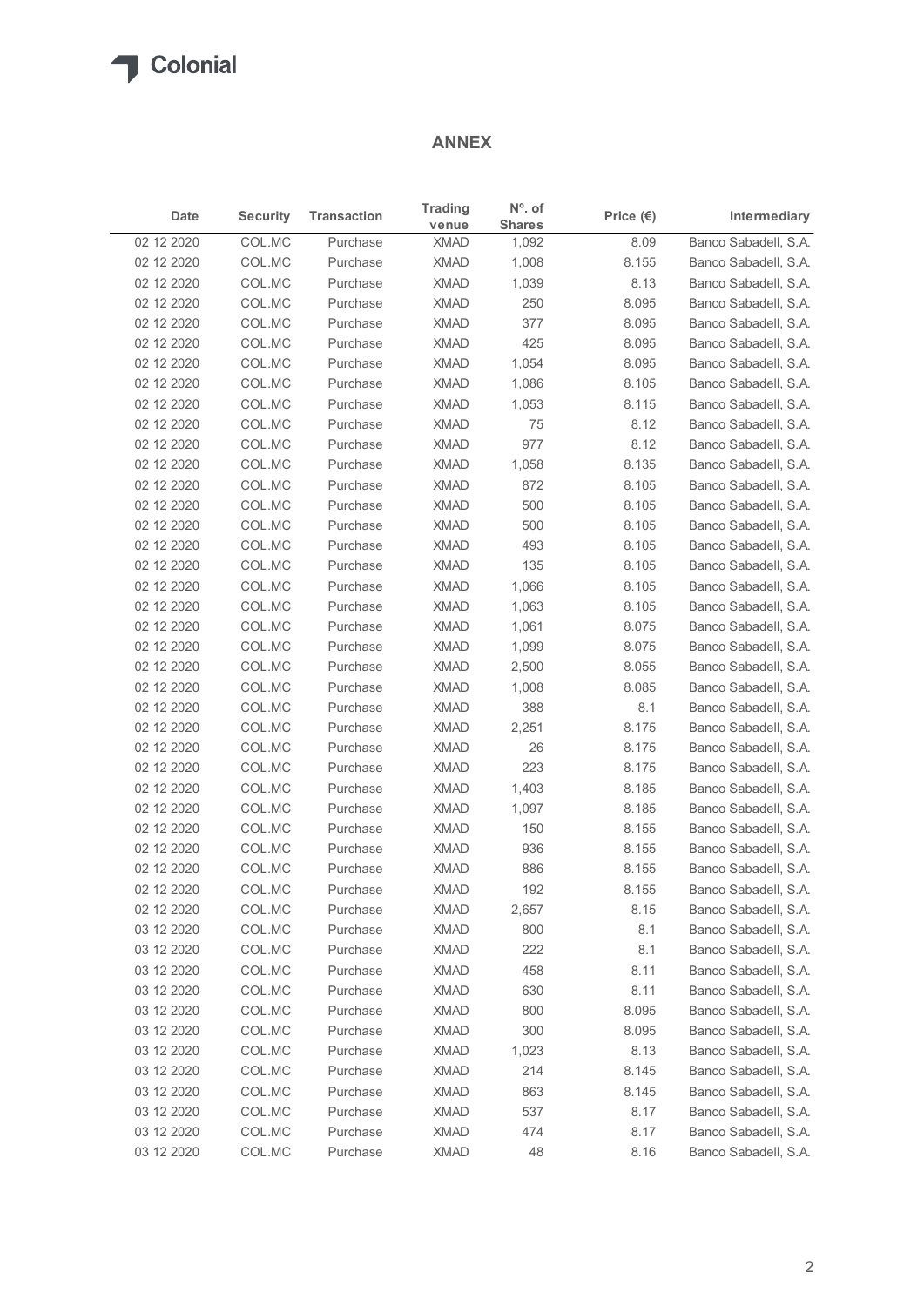

| Date                     | <b>Security</b>  | <b>Transaction</b>   | <b>Trading</b>             | $No$ . of            | Price $(\epsilon)$ | Intermediary                                 |
|--------------------------|------------------|----------------------|----------------------------|----------------------|--------------------|----------------------------------------------|
| 03 12 2020               | COL.MC           | Purchase             | venue<br><b>XMAD</b>       | <b>Shares</b><br>733 | 8.16               | Banco Sabadell, S.A.                         |
| 03 12 2020               | COL.MC           | Purchase             | <b>XMAD</b>                | 1,000                | 8.195              | Banco Sabadell, S.A.                         |
| 03 12 2020               | COL.MC           | Purchase             | <b>XMAD</b>                | 145                  | 8.195              | Banco Sabadell, S.A.                         |
| 03 12 2020               | COL.MC           | Purchase             | <b>XMAD</b>                | 105                  | 8.195              | Banco Sabadell, S.A.                         |
| 03 12 2020               | COL.MC           | Purchase             | <b>XMAD</b>                | 1,008                | 8.205              | Banco Sabadell, S.A.                         |
| 03 12 2020               | COL.MC           | Purchase             | <b>XMAD</b>                | 1,040                | 8.205              | Banco Sabadell, S.A.                         |
| 03 12 2020               | COL.MC           | Purchase<br>Purchase | <b>XMAD</b><br><b>XMAD</b> | 1,072<br>193         | 8.21               | Banco Sabadell, S.A.                         |
| 03 12 2020<br>03 12 2020 | COL.MC<br>COL.MC | Purchase             | <b>XMAD</b>                | 104                  | 8.185<br>8.185     | Banco Sabadell, S.A.<br>Banco Sabadell, S.A. |
| 03 12 2020               | COL.MC           | Purchase             | <b>XMAD</b>                | 1,080                | 8.185              | Banco Sabadell, S.A.                         |
| 03 12 2020               | COL.MC           | Purchase             | <b>XMAD</b>                | 45                   | 8.225              | Banco Sabadell, S.A.                         |
| 03 12 2020               | COL.MC           | Purchase             | <b>XMAD</b>                | 1,026                | 8.225              | Banco Sabadell, S.A.                         |
| 03 12 2020               | COL.MC           | Purchase             | <b>XMAD</b>                | 132                  | 8.265              | Banco Sabadell, S.A.                         |
| 03 12 2020               | COL.MC           | Purchase             | XMAD                       | 146                  | 8.265              | Banco Sabadell, S.A.                         |
| 03 12 2020               | COL.MC           | Purchase             | <b>XMAD</b>                | 689                  | 8.265              | Banco Sabadell, S.A.                         |
| 03 12 2020               | COL.MC           | Purchase             | <b>XMAD</b>                | 2,783                | 8.265              | Banco Sabadell, S.A.                         |
| 03 12 2020<br>03 12 2020 | COL.MC<br>COL.MC | Purchase<br>Purchase | <b>XMAD</b><br><b>XMAD</b> | 1,084<br>800         | 8.24<br>8.245      | Banco Sabadell, S.A.<br>Banco Sabadell, S.A. |
| 03 12 2020               | COL.MC           | Purchase             | <b>XMAD</b>                | 294                  | 8.245              | Banco Sabadell, S.A.                         |
| 03 12 2020               | COL.MC           | Purchase             | <b>XMAD</b>                | 1,082                | 8.26               | Banco Sabadell, S.A.                         |
| 03 12 2020               | COL.MC           | Purchase             | <b>XMAD</b>                | 1,093                | 8.305              | Banco Sabadell, S.A.                         |
| 03 12 2020               | COL.MC           | Purchase             | XMAD                       | 449                  | 8.355              | Banco Sabadell, S.A.                         |
| 03 12 2020               | COL.MC           | Purchase             | <b>XMAD</b>                | 4,551                | 8.355              | Banco Sabadell, S.A.                         |
| 03 12 2020               | COL.MC           | Purchase             | <b>XMAD</b>                | 1,011                | 8.34               | Banco Sabadell, S.A.                         |
| 03 12 2020               | COL.MC           | Purchase             | XMAD                       | 347                  | 8.33               | Banco Sabadell, S.A.                         |
| 03 12 2020               | COL.MC           | Purchase             | <b>XMAD</b>                | 687                  | 8.33               | Banco Sabadell, S.A.                         |
| 03 12 2020               | COL.MC           | Purchase             | <b>XMAD</b>                | 29                   | 8.315              | Banco Sabadell, S.A.                         |
| 03 12 2020<br>04 12 2020 | COL.MC<br>COL.MC | Purchase<br>Purchase | <b>XMAD</b><br><b>XMAD</b> | 903<br>1,024         | 8.32<br>8.375      | Banco Sabadell, S.A.<br>Banco Sabadell, S.A. |
| 04 12 2020               | COL.MC           | Purchase             | <b>XMAD</b>                | 2,500                | 8.31               | Banco Sabadell, S.A.                         |
| 04 12 2020               | COL.MC           | Purchase             | <b>XMAD</b>                | 64                   | 8.43               | Banco Sabadell, S.A.                         |
| 04 12 2020               | COL.MC           | Purchase             | <b>XMAD</b>                | $\overline{c}$       | 8.445              | Banco Sabadell, S.A.                         |
| 04 12 2020               | COL.MC           | Purchase             | <b>XMAD</b>                | 997                  | 8.445              | Banco Sabadell, S.A.                         |
| 04 12 2020               | COL.MC           | Purchase             | <b>XMAD</b>                | 1,055                | 8.44               | Banco Sabadell, S.A.                         |
| 04 12 2020               | COL.MC           | Purchase             | <b>XMAD</b>                | 483                  | 8.41               | Banco Sabadell, S.A.                         |
| 04 12 2020               | COL.MC           | Purchase             | XMAD                       | 600                  | 8.43               | Banco Sabadell, S.A.                         |
| 04 12 2020               | COL.MC           | Purchase             | <b>XMAD</b>                | 337                  | 8.425              | Banco Sabadell, S.A.                         |
| 04 12 2020               | COL.MC           | Purchase             | <b>XMAD</b>                | 310                  | 8.425              | Banco Sabadell, S.A.                         |
| 04 12 2020               | COL.MC<br>COL.MC | Purchase<br>Purchase | <b>XMAD</b><br><b>XMAD</b> | 400                  | 8.425              | Banco Sabadell, S.A.<br>Banco Sabadell, S.A. |
| 04 12 2020<br>04 12 2020 | COL.MC           | Purchase             | <b>XMAD</b>                | 1,022<br>3           | 8.43<br>8.375      | Banco Sabadell, S.A.                         |
| 04 12 2020               | COL.MC           | Purchase             | <b>XMAD</b>                | 693                  | 8.375              | Banco Sabadell, S.A.                         |
| 04 12 2020               | COL.MC           | Purchase             | <b>XMAD</b>                | 310                  | 8.375              | Banco Sabadell, S.A.                         |
| 04 12 2020               | COL.MC           | Purchase             | <b>XMAD</b>                | 431                  | 8.345              | Banco Sabadell, S.A.                         |
| 04 12 2020               | COL.MC           | Purchase             | <b>XMAD</b>                | 616                  | 8.345              | Banco Sabadell, S.A.                         |
| 04 12 2020               | COL.MC           | Purchase             | <b>XMAD</b>                | 415                  | 8.34               | Banco Sabadell, S.A.                         |
| 04 12 2020               | COL.MC           | Purchase             | <b>XMAD</b>                | 152                  | 8.34               | Banco Sabadell, S.A.                         |
| 04 12 2020               | COL.MC           | Purchase             | <b>XMAD</b>                | 1,933                | 8.34               | Banco Sabadell, S.A.                         |
| 04 12 2020               | COL.MC<br>COL.MC | Purchase             | <b>XMAD</b>                | 1,080                | 8.315              | Banco Sabadell, S.A.                         |
| 04 12 2020               |                  | Purchase             | <b>XMAD</b>                | 1                    | 8.295              | Banco Sabadell, S.A.                         |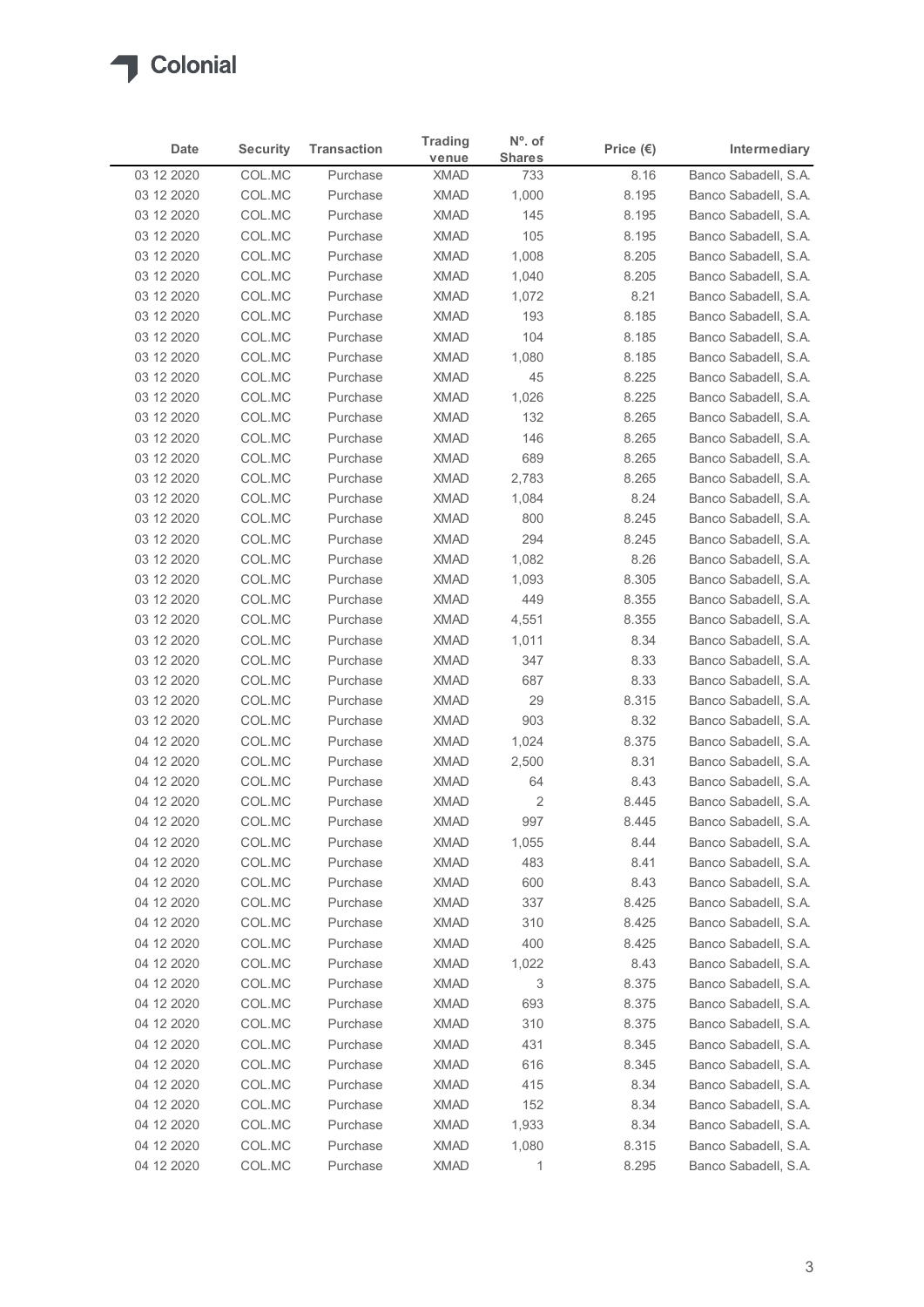

| Date                     | <b>Security</b>  | <b>Transaction</b>   | <b>Trading</b>             | $No$ . of              | Price $(\epsilon)$ | Intermediary                                 |
|--------------------------|------------------|----------------------|----------------------------|------------------------|--------------------|----------------------------------------------|
| 04 12 2020               | COL.MC           | Purchase             | venue<br><b>XMAD</b>       | <b>Shares</b><br>1,056 | 8.295              | Banco Sabadell, S.A.                         |
| 04 12 2020               | COL.MC           | Purchase             | <b>XMAD</b>                | 1,081                  | 8.34               | Banco Sabadell, S.A.                         |
| 04 12 2020               | COL.MC           | Purchase             | <b>XMAD</b>                | 203                    | 8.39               | Banco Sabadell, S.A.                         |
| 04 12 2020               | COL.MC           | Purchase             | <b>XMAD</b>                | 870                    | 8.39               | Banco Sabadell, S.A.                         |
| 04 12 2020               | COL.MC           | Purchase             | <b>XMAD</b>                | 643                    | 8.39               | Banco Sabadell, S.A.                         |
| 04 12 2020               | COL.MC           | Purchase             | <b>XMAD</b>                | 382                    | 8.395              | Banco Sabadell, S.A.                         |
| 04 12 2020<br>04 12 2020 | COL.MC<br>COL.MC | Purchase<br>Purchase | <b>XMAD</b><br><b>XMAD</b> | 1,002<br>1,042         | 8.425<br>8.415     | Banco Sabadell, S.A.<br>Banco Sabadell, S.A. |
| 04 12 2020               | COL.MC           | Purchase             | <b>XMAD</b>                | 1,085                  | 8.435              | Banco Sabadell, S.A.                         |
| 04 12 2020               | COL.MC           | Purchase             | <b>XMAD</b>                | 134                    | 8.42               | Banco Sabadell, S.A.                         |
| 04 12 2020               | COL.MC           | Purchase             | <b>XMAD</b>                | 834                    | 8.42               | Banco Sabadell, S.A.                         |
| 04 12 2020               | COL.MC           | Purchase             | <b>XMAD</b>                | 80                     | 8.42               | Banco Sabadell, S.A.                         |
| 04 12 2020               | COL.MC           | Purchase             | <b>XMAD</b>                | 2,500                  | 8.42               | Banco Sabadell, S.A.                         |
| 04 12 2020               | COL.MC           | Purchase             | XMAD                       | 1,008                  | 8.385              | Banco Sabadell, S.A.                         |
| 04 12 2020               | COL.MC           | Purchase             | <b>XMAD</b>                | 967                    | 8.375              | Banco Sabadell, S.A.                         |
| 04 12 2020<br>04 12 2020 | COL.MC<br>COL.MC | Purchase<br>Purchase | XMAD<br><b>XMAD</b>        | 1,093<br>440           | 8.375<br>8.375     | Banco Sabadell, S.A.<br>Banco Sabadell, S.A. |
| 04 12 2020               | COL.MC           | Purchase             | <b>XMAD</b>                | 1,017                  | 8.38               | Banco Sabadell, S.A.                         |
| 04 12 2020               | COL.MC           | Purchase             | <b>XMAD</b>                | 7                      | 8.39               | Banco Sabadell, S.A.                         |
| 04 12 2020               | COL.MC           | Purchase             | <b>XMAD</b>                | 128                    | 8.395              | Banco Sabadell, S.A.                         |
| 07 12 2020               | COL.MC           | Purchase             | <b>XMAD</b>                | 121                    | 8.38               | Banco Sabadell, S.A.                         |
| 07 12 2020               | COL.MC           | Purchase             | <b>XMAD</b>                | 126                    | 8.38               | Banco Sabadell, S.A.                         |
| 07 12 2020               | COL.MC           | Purchase             | XMAD                       | 60                     | 8.38               | Banco Sabadell, S.A.                         |
| 07 12 2020               | COL.MC           | Purchase             | <b>XMAD</b>                | 713                    | 8.38               | Banco Sabadell, S.A.                         |
| 07 12 2020<br>07 12 2020 | COL.MC<br>COL.MC | Purchase<br>Purchase | <b>XMAD</b><br><b>XMAD</b> | 1,001<br>1,038         | 8.33<br>8.315      | Banco Sabadell, S.A.<br>Banco Sabadell, S.A. |
| 07 12 2020               | COL.MC           | Purchase             | <b>XMAD</b>                | 2,500                  | 8.26               | Banco Sabadell, S.A.                         |
| 07 12 2020               | COL.MC           | Purchase             | <b>XMAD</b>                | 1,002                  | 8.275              | Banco Sabadell, S.A.                         |
| 07 12 2020               | COL.MC           | Purchase             | XMAD                       | 621                    | 8.265              | Banco Sabadell, S.A.                         |
| 07 12 2020               | COL.MC           | Purchase             | <b>XMAD</b>                | 1,089                  | 8.385              | Banco Sabadell, S.A.                         |
| 07 12 2020               | COL.MC           | Purchase             | <b>XMAD</b>                | 642                    | 8.405              | Banco Sabadell, S.A.                         |
| 07 12 2020               | COL.MC           | Purchase             | <b>XMAD</b>                | 457                    | 8.405              | Banco Sabadell, S.A.                         |
| 07 12 2020               | COL.MC           | Purchase             | <b>XMAD</b>                | 14                     | 8.455              | Banco Sabadell, S.A.                         |
| 07 12 2020               | COL.MC           | Purchase             | <b>XMAD</b>                | 1,016                  | 8.455              | Banco Sabadell, S.A.                         |
| 07 12 2020<br>07 12 2020 | COL.MC<br>COL.MC | Purchase<br>Purchase | XMAD<br><b>XMAD</b>        | 1,042<br>57            | 8.445<br>8.45      | Banco Sabadell, S.A.<br>Banco Sabadell, S.A. |
| 07 12 2020               | COL.MC           | Purchase             | <b>XMAD</b>                | 800                    | 8.45               | Banco Sabadell, S.A.                         |
| 07 12 2020               | COL.MC           | Purchase             | <b>XMAD</b>                | 243                    | 8.45               | Banco Sabadell, S.A.                         |
| 07 12 2020               | COL.MC           | Purchase             | XMAD                       | 400                    | 8.48               | Banco Sabadell, S.A.                         |
| 07 12 2020               | COL.MC           | Purchase             | <b>XMAD</b>                | 681                    | 8.48               | Banco Sabadell, S.A.                         |
| 07 12 2020               | COL.MC           | Purchase             | <b>XMAD</b>                | 118                    | 8.48               | Banco Sabadell, S.A.                         |
| 07 12 2020               | COL.MC           | Purchase             | <b>XMAD</b>                | 74                     | 8.48               | Banco Sabadell, S.A.                         |
| 07 12 2020               | COL.MC           | Purchase             | <b>XMAD</b>                | 859                    | 8.48               | Banco Sabadell, S.A.                         |
| 07 12 2020               | COL.MC           | Purchase             | <b>XMAD</b>                | 1,895                  | 8.455              | Banco Sabadell, S.A.                         |
| 07 12 2020<br>07 12 2020 | COL.MC<br>COL.MC | Purchase<br>Purchase | XMAD<br>XMAD               | 605<br>800             | 8.455<br>8.475     | Banco Sabadell, S.A.<br>Banco Sabadell, S.A. |
| 07 12 2020               | COL.MC           | Purchase             | <b>XMAD</b>                | 275                    | 8.475              | Banco Sabadell, S.A.                         |
| 07 12 2020               | COL.MC           | Purchase             | <b>XMAD</b>                | 378                    | 8.45               | Banco Sabadell, S.A.                         |
| 07 12 2020               | COL.MC           | Purchase             | <b>XMAD</b>                | 716                    | 8.45               | Banco Sabadell, S.A.                         |
|                          | COL.MC           | Purchase             | <b>XMAD</b>                | 1                      | 8.45               | Banco Sabadell, S.A.                         |